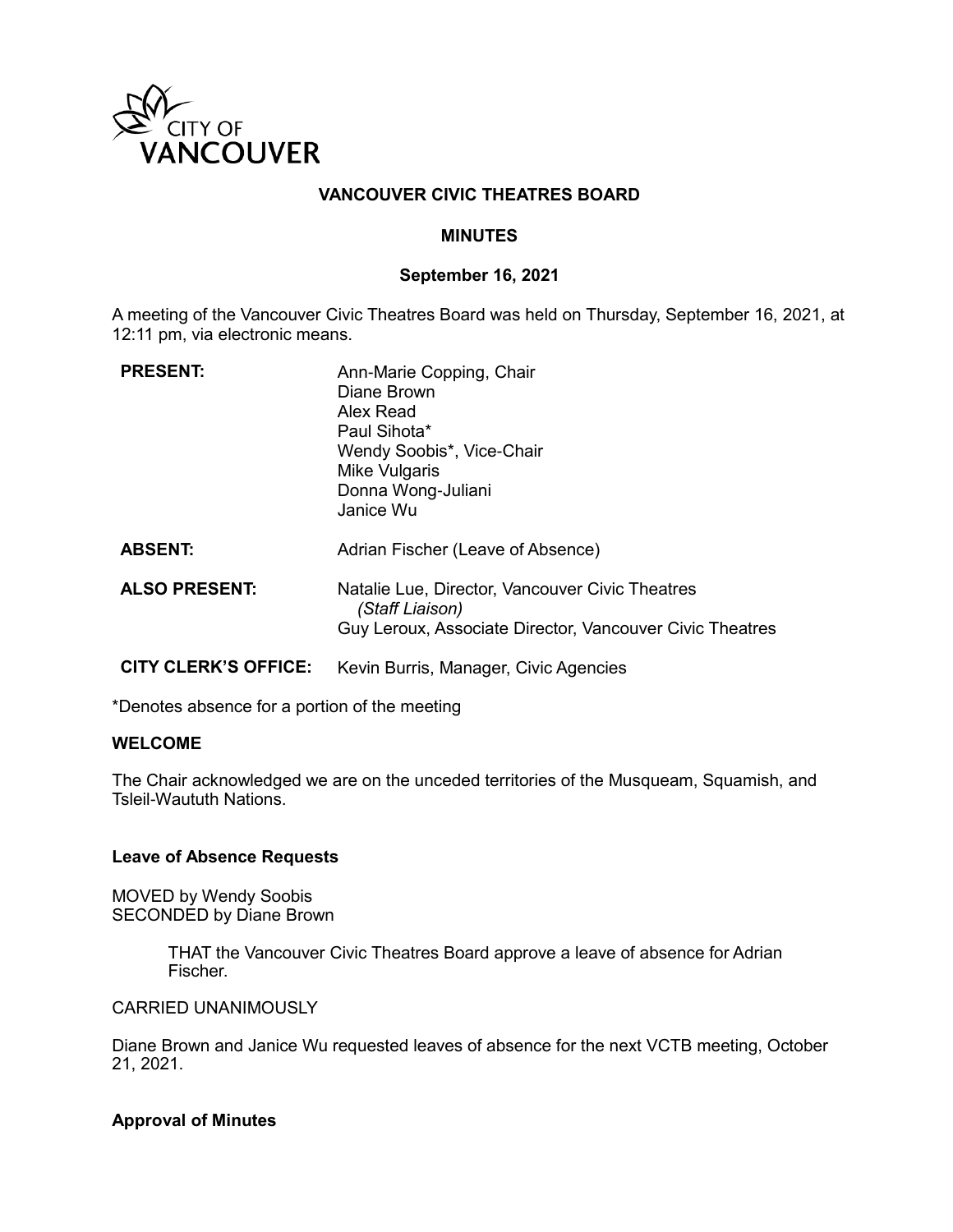Wendy Soobis asked that the July 15 meeting minutes reflect changes in meeting Chair over the course of the meeting.

MOVED by Donna Wong-Juliani SECONDED by Alex Read

> THAT the Vancouver Civic Theatres Board approve the Minutes from the meeting of Thursday, July 15, 2021, as amended.

CARRIED UNANIMOUSLY

# **1. Chair's Comments**

The Chair noted the return to in-person theatre events, and acknowledged staff who have continued staging events over the summer. The Chair also discussed the Board's visioning document, which was shared with members and liaisons.

### **2. Council Liaison's Comments**

Councillor Dominato was not able to attend the meeting, and sent regrets.

## **3. Cultural Services Update**

The Managing Director of Cultural Services was not able to attend the meeting, and sent regrets.

# **4. Arts & Culture Advisory Committee Update**

Paul Sihota provided an update on the ACAC meeting held September 7, 2021, and responded to questions.

### **5. Finance Report**

The Associate Director of VCT reviewed the report and responded to questions.

### **6. Director's Report**

The Director of VCT reviewed the report and responded to questions.

### **7. New Business**

Diane Brown informed members of an upcoming show at the Cultch.

The Chair suggested having a guest artist or client speak at a future meeting. Donna Wong-Juliani agreed to look into this, and suggested inviting one large client and one smaller client.